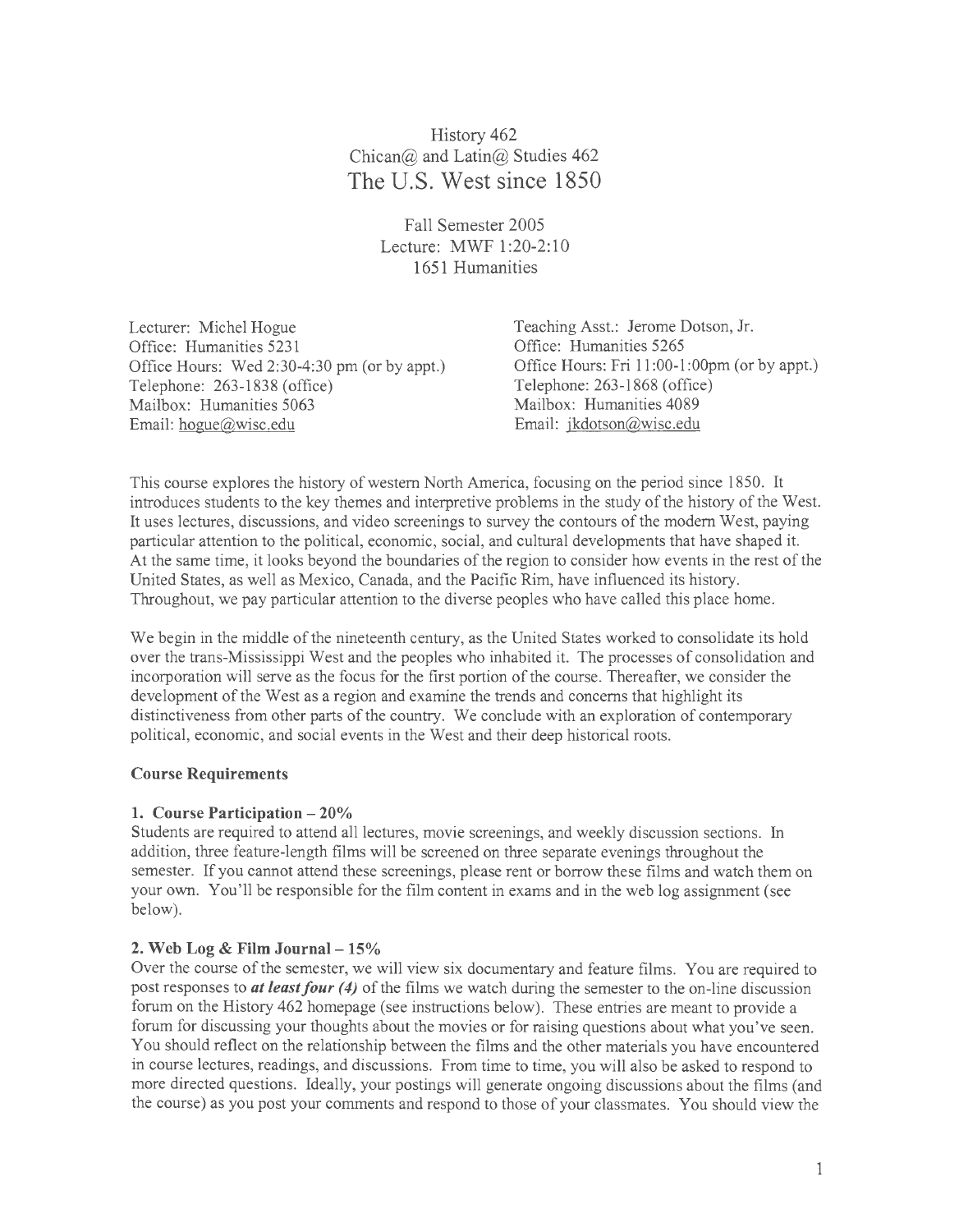four entries noted above as the minimum contribution and should certainly feel free to post your comments more frequently.

This assignment requires that you monitor the web forum on a regular basis. Your formal postings should be at least 100-200 words in length. These entries need not be polished, but they should pay attention to basic rules of grammar and style. Please avoid abbreviations, symbols, and other web chat conventions.

To access the web forum:

- 1. From your My UW portal, click on the Academic tab.
- 2. Under the History 462 course heading, click on the Learn@UW link. If you are unable to locate this link, go to https://uwmadcourses.wisconsin.edu.
- 3. Enter your net id and password.
- 4. Click on the link for History 462 and look for the link to the Film Discussion forum.

## **3. Book Review Assignment- 25% (6-8 pages, typed, double-spaced)**

For this paper, you will be asked to write a 6-8 page book review of one of the three single-author books assigned this semester. The goal: to analyze critically the arguments advanced in one of the assigned books and to examine how the historical events described therein continue to affect life in the contemporary U.S. West.

This assignment has three parts:

a. Begin the paper with a 1-2 page summary of the book's main arguments. You must convey the major arguments of the book and the means by which the author makes them. Be as concise as possible!

In order to help you distil the author's arguments and to phrase them concisely, you must submit a **50 word summary** of the author's central thesis or argument at the beginning of class on **Wednesday, November 2.** This is also meant to provide you with an opportunity for feedback before you begin the larger assignment. You should take this assignment seriously for it will count toward the overall grade for the book review. Also, be mindful of the word limit- your precis should not exceed 50 words!

b. In the second section, you must critically consider the book's arguments. Some questions you might consider include: Does the author convincingly argue his/her thesis? Why or why not? What evidence does the author use to support his/her claims? Does s/he provide adequate supporting evidence? Has the author omitted any important issues or counter-arguments? Why is this important? Which parts of the book do you find most and least persuasive?

c. In the final section, you should consider these arguments in light of mass media reporting of similar or related events within the past decade. Using the on-line periodical indexes available through the£- Resource Gateway on the UW Libraries website (such as LexisNexis, the Readers' Guide to Periodical Literature, or *The New York Times),* locate an article (or articles) from newspapers or magazines that deal with issues similar to those raised in your monograph. For example, if you choose to review Donald Worster's *Rivers of Empire,* you might look for recent news reports that deal with conflicts over water rights in the West (especially those involving communities of color), the growth of agribusiness, or international disputes over access to water. If you are writing on David Montejano's *Anglos and Mexicans,* you might look for reports dealing with Mexican migration to the U.S., relations between Anglo-Texans and Mexican Americans, or the on-going struggle for Mexican American civil rights across the West more generally. Think broadly about the potential connections between the monographs and the news items you review. Once you've selected your article(s), consider both the continuities and the differences between the press items and the historical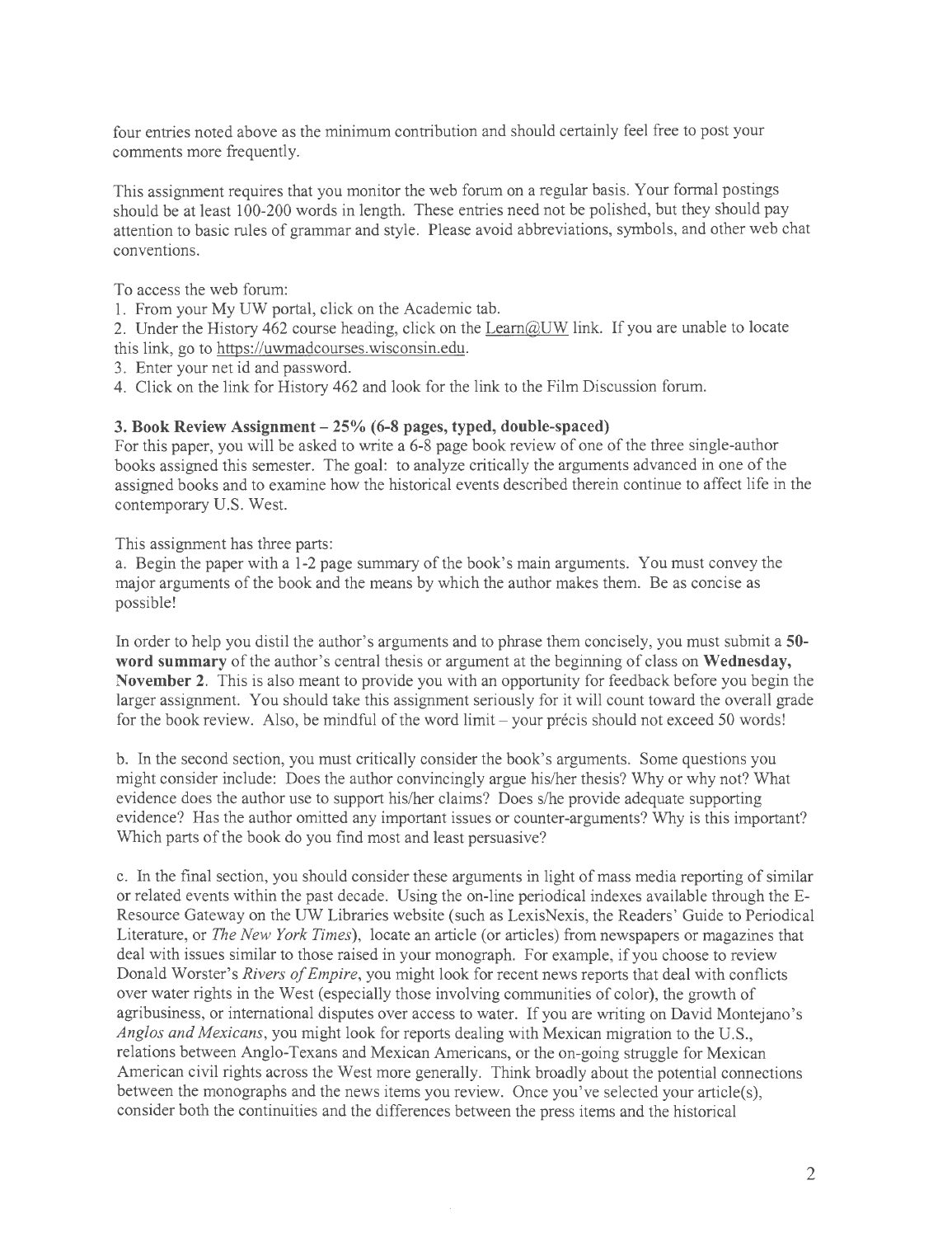monograph. How well does the newspaper article describe the historical context? How does the analysis presented in the monograph stand up in light of more recent events?

On Wednesday, October 12, we will be joined in class by a librarian from the Wisconsin Historical Society who will help you navigate the university's on-line resources. Attendance at this session is mandatory.

If you are at all unsure about your selection, please consult with your teaching assistant or the course lecturer as soon as possible. You should plan to meet with one (or both) of us before you begin the assignment. We are here to help you.

### **Criteria for evaluation:**

Structure: Your paper should have a clear, original thesis statement. Each paragraph should advance your argument and the ideas in your paper should flow logically. Your paragraphs should have identifiable topic sentences and each sentence in the paragraph should relate to that topic sentence. You must also address each of the three parts of the assignment outlined above.

Analysis: You should support your thesis with evidence drawn from the monograph and press articles you are analyzing. Your analysis should be clear and logical and should offer insights into the arguments advanced in the monographs and their connections with contemporary events.

Style: Your sentence structure, grammar, spelling, and citations should be excellent. You should avoid the passive voice and any redundant phrases or wordiness. Your paper should also include complete citations for all works cited. For a guide to citations, please consult the course web site.

Originality: Your paper should offer original insights and arguments, especially with regard to the connections you make between the monographs and contemporary western issues. Try to push beyond the lessons you've learned from the course lectures, but remember to keep your insights rooted in the evidence you've uncovered.

The paper is due at the beginning of class on **Wednesday, November 23.** Late essays will be marked down by at least one-third of a grade, unless other arrangements are made prior to the due date.

## **4. Exams Mid-term Exam - 20% Final Exam - 20%**

There will be two take-home essay exams in this course. The midterm questions will be handed out at the end of lecture on Wednesday, October 12. Your responses are due at **the beginning of lecture on Monday, October 17.** The final exam questions will be handed out Monday, December 12 and your responses are due at **4:00 p.m. on Saturday, December 17.** We will not accept late submissions.

Note also that plagiarism *will not be tolerated in this course.* Plagiarism involves presenting the words or ideas of another as if they are your own. It is a serious academic offence.

| Participation          | 20%     |
|------------------------|---------|
| Web Chat Participation | 15%     |
| Mid-Term Exam          | 20%     |
| <b>Book Review</b>     | $2.5\%$ |
| Final Exam             | 20%     |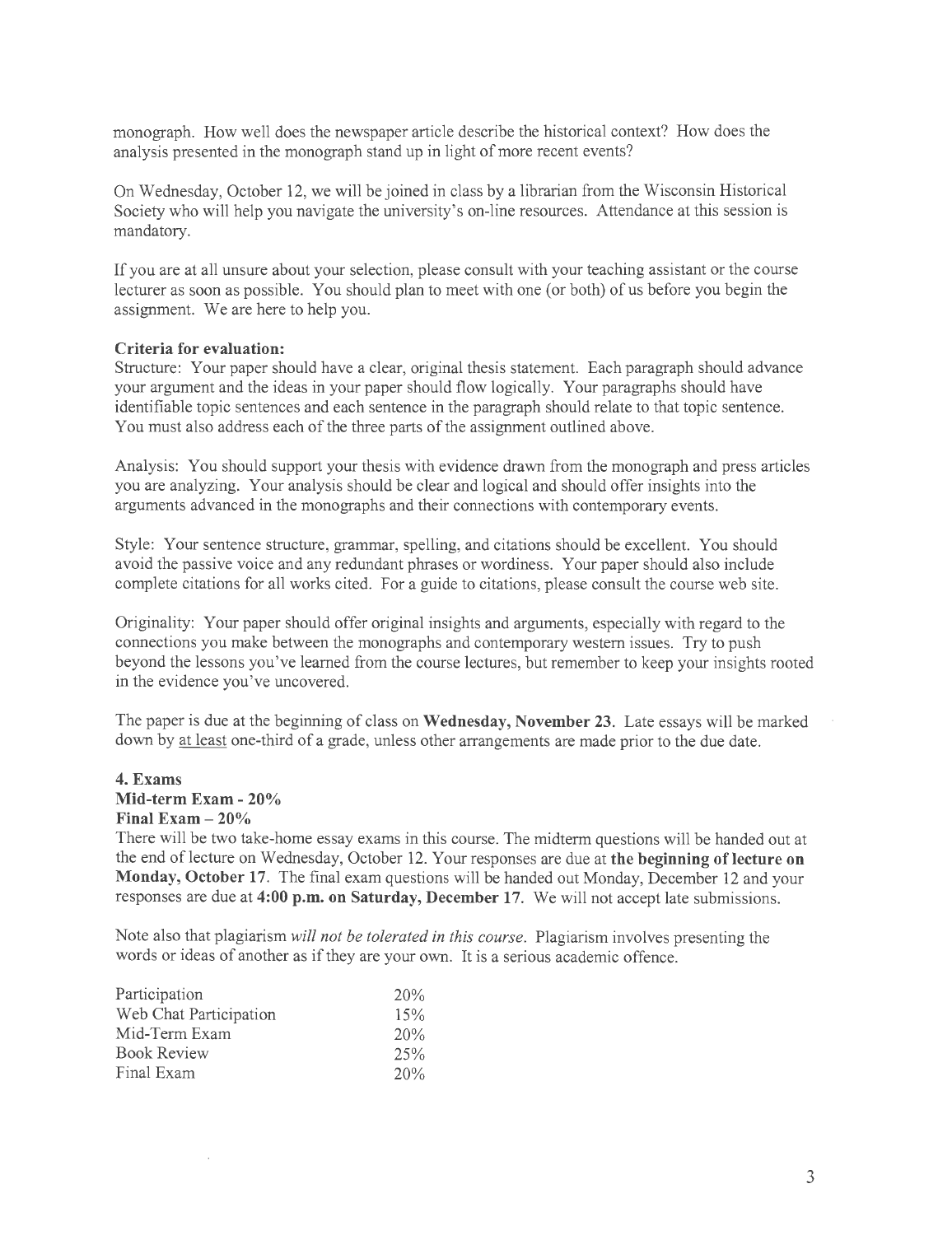### **Readings**

The following readings are required for all students. They are available for purchase at the University Book Store, and are on reserve at College Library:

- Clyde A. Milner II, Anne M. Butler, and David Rich Lewis, eds., *Major Problems in the History of the American West,* 2<sup>nd</sup> ed. (Boston: Houghton Mifflin, 1997).
- David Montejano, *Anglos and Mexicans in the Making of Texas, 1836-1986* (Austin: University of Texas Press, 1987).
- Donald Worster, *Rivers of Empire: Water, Aridity, and the Growth of the American West* (New York: Oxford University Press, 1985).
- Judy Yung, *Unbound Feet: A Social History of Chinese Women in San Francisco* (Berkeley: University of California Press, 1995).

There is also a small required course packet available for purchase at Bob's Copy Shop at 37 University Square. Articles from the course packet are also available on electronic reserve.

### Recommended text:

Howard Lamar, ed., *The New Encyclopedia of the American West* (New Haven, Conn.: Yale University Press, 1998).

This book is not required, but is an unparalleled resource for the study of the U.S. West. It contains a wealth of short essays on a multitude of western themes and issues.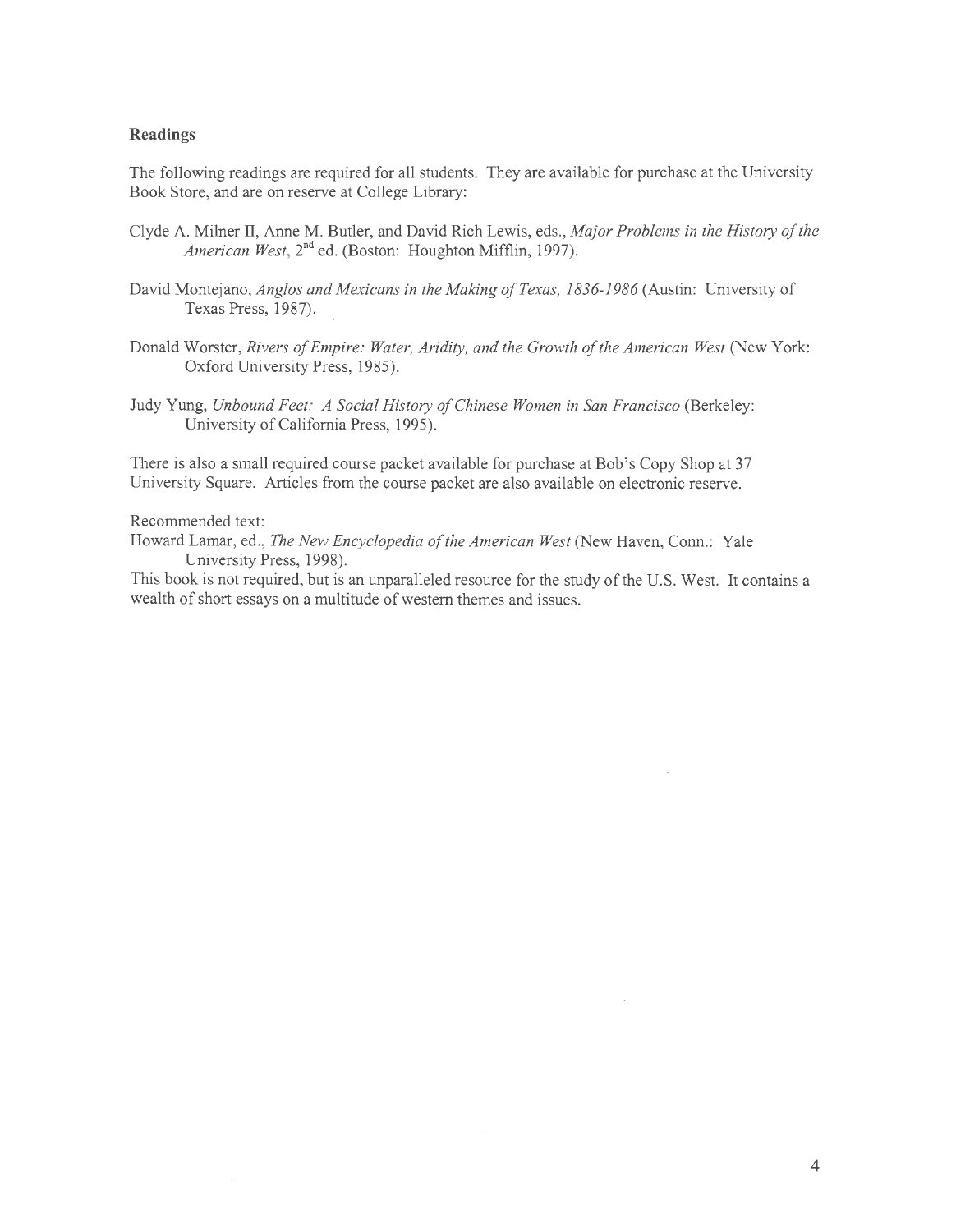# **Calendar and Assignments**

**IMPORTANT:** In the following outline, lecture topics are organized into thematic "weeks" that do **NOT** correspond with ordinary calendar weeks. Typically, these "weeks" begin with Wednesday's lecture and end with Tuesday's discussion sections. The parenthetic number refers to the approximate number of pages assigned that week.

| <b>Week 1</b> | <b>Course Introduction</b>                    |  |  |
|---------------|-----------------------------------------------|--|--|
| Fri. 09/02:   | The West on the Small Screen: An Introduction |  |  |
| Mon. 09/05:   | Labor Day $-$ no class                        |  |  |

Readings: MPHAW, Chapter 1, "Defining the West and Its History," pp. 1-14 (14).

#### **Week2 The West and Nation**

| Wed. 09/07:    | Which Way West?: Making Sense of a Region's Past      |
|----------------|-------------------------------------------------------|
| Fri. $09/09$ : | The Conquest and Colonization of the West to 1850     |
| Mon. $09/12$ : | Manifest Destiny? Slavery, Sectionalism, and the West |

Readings: MPHAW, Chapter 5, "The Legacy of Acquisition," pp. 156-94; Montejano, *Anglos and Mexicans,* pp. 1-99 (137).

#### **Week3 Contesting the Plains**

| Wed. 09/14: | From Civil War to Indian Wars            |
|-------------|------------------------------------------|
| Fri. 09/16: | Westward Expansion, Federal Style        |
| Mon. 09/19: | Settlement and Dispossession in the West |

Readings: MPHAW, Chapter 5, "Federal Support of Explorers and Immigrants," pp. 122-155 *only;*  Worster, *Rivers of Empire,* pp. 1-15, 61-125 (112).

#### **Week4 The West Incorporated**

| Wed. 09/21:<br>Women, Men, and the Search for Community in the West |  |
|---------------------------------------------------------------------|--|
|---------------------------------------------------------------------|--|

Fri. 09/23: Mon. 09/26: Transforming the Land: Ranching, Railroads, and the Rise of the Extractive Economy Transforming the Land: Agriculture and Agribusiness

Readings: MPHAW, Chapter 10, "Living on the Land, Leaving the Land," pp. 341-78; and Chapter 6, "Cowboys, Outlaws, and Violence," pp. 195-237; Yung, *Unbound Feet,* pp. 1-51 (130).

#### Week 5 **Politics and Protest in the West**

| Wed. 09/28:    | Western Protests: Agrarian                                  |
|----------------|-------------------------------------------------------------|
| Fri. $09/30$ : | Western Protests: Industrial                                |
| Mon. $10/03$ : | Western Reforms and the Politics of Inclusion and Exclusion |

Readings: MPHA W, Chapter 9, "Railroad Mining and Labor," pp. 303-40; and Chapter 8, "Contested Reforms," pp. 270-84, 294-302 *only;*  Yung, *Unbound Feet,* pp. 52-177 (184).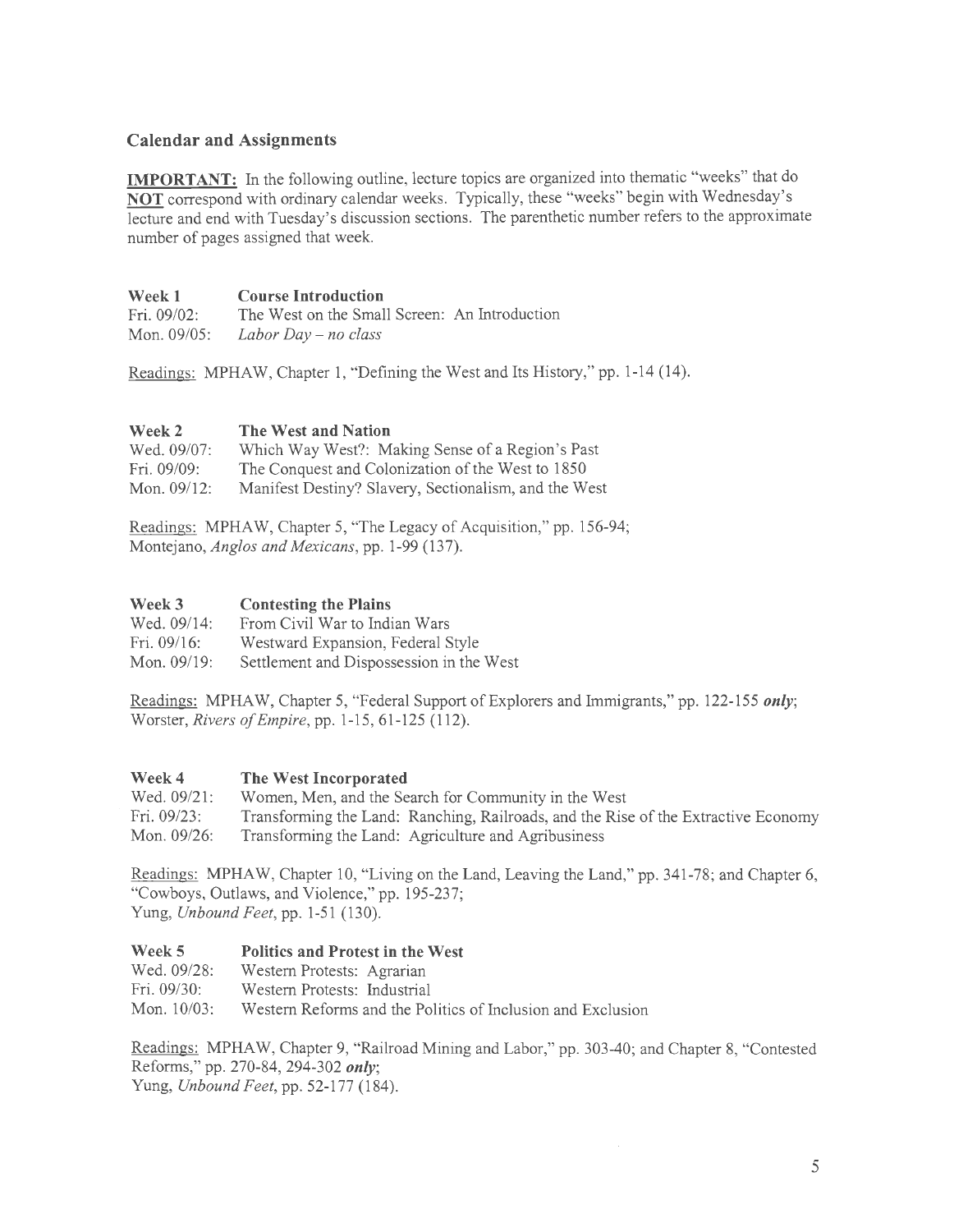#### Week 6 **The Federal Landscape**

| Wed. 10/05:    | The Federal Landscape: Water, Timber, and Land                          |
|----------------|-------------------------------------------------------------------------|
| Fri. 10/07:    | The Federal Landscape: National Parks and Preservation                  |
| Mon. $10/10$ : | Evening screening: <i>Chinatown</i> (Roman Polanski, 1974) – no lecture |

Readings: MPHAW, Chapter 11 , "Dam Water, Damn Dust," pp. 379-86 *only;*  Worster, *Rivers of Empire,* pp. 127-86 (66).

## **Week7**

| Wed. 10/12:    | Visit by Nancy Mulhern, Librarian, Wisconsin Historical Society - Mid-term Exam |
|----------------|---------------------------------------------------------------------------------|
|                | <b>Questions Handed Out</b>                                                     |
| Fri. $10/14$ : | <i>no lecture</i> – work on mid-term exams                                      |
| Mon. $10/17$ : | The West in Art and Literature - Mid-term Exams due at beginning of lecture     |

Readings: -no readings *- sections cancelled this week* 

| Week 8         | <b>On the Margins</b>                                          |
|----------------|----------------------------------------------------------------|
| Wed. 10/19:    | Life on the Border                                             |
| Fri. $10/21$ : | The Trans-Pacific West: Asian American Communities in the West |
| Mon. $10/24$ : | Film: Goin' Back to T-Town                                     |

Readings: Montejano, *Anglos and Mexicans,* pp. 101-97 (96).

#### **Week9 Pivotal Decades**

| Wed. 10/26: | Dust Bowl Decade: The West and the New Deal |
|-------------|---------------------------------------------|
| Fri. 10/28: | World War II and Its Aftermath              |
|             | Mon. 10/31: Film: A Family Gathering        |

Readings: MPHAW, Chapter 11 , "Dam Water, Damn Dust," pp. 387-415 *only;* Chapter 12, "The Other Western Homefront," 416-53; Yung, *Unbound Feet,* 178-292 (179).

#### **Week 10 Urban and Racial Faultlines**

Wed. 11/02: Fri.  $11/04$ : Mon. 11/07: Metropolis and Suburb: The Urban West- **Precis due at beginning of lecture**  Film: *Forbidden City, USA*  California Dreams, California Nightmares

Readings: MPHAW, Chapter 13, "New Cities, New Lives," pp. 454-84; Worster, *Rivers of Empire,* pp. 189-256 (97).

#### **Week 11 The Cold War West**

Wed. 11/09: Fri.11/11: The Atomic West Boom and Bust: The Postwar Economy

Mon. 11/14: Evening screening *High Noon (Fred Zinnemann, 1953)- no lecture* 

Readings: Montejano, *Anglos and Mexicans,* pp. 220-307 (87).